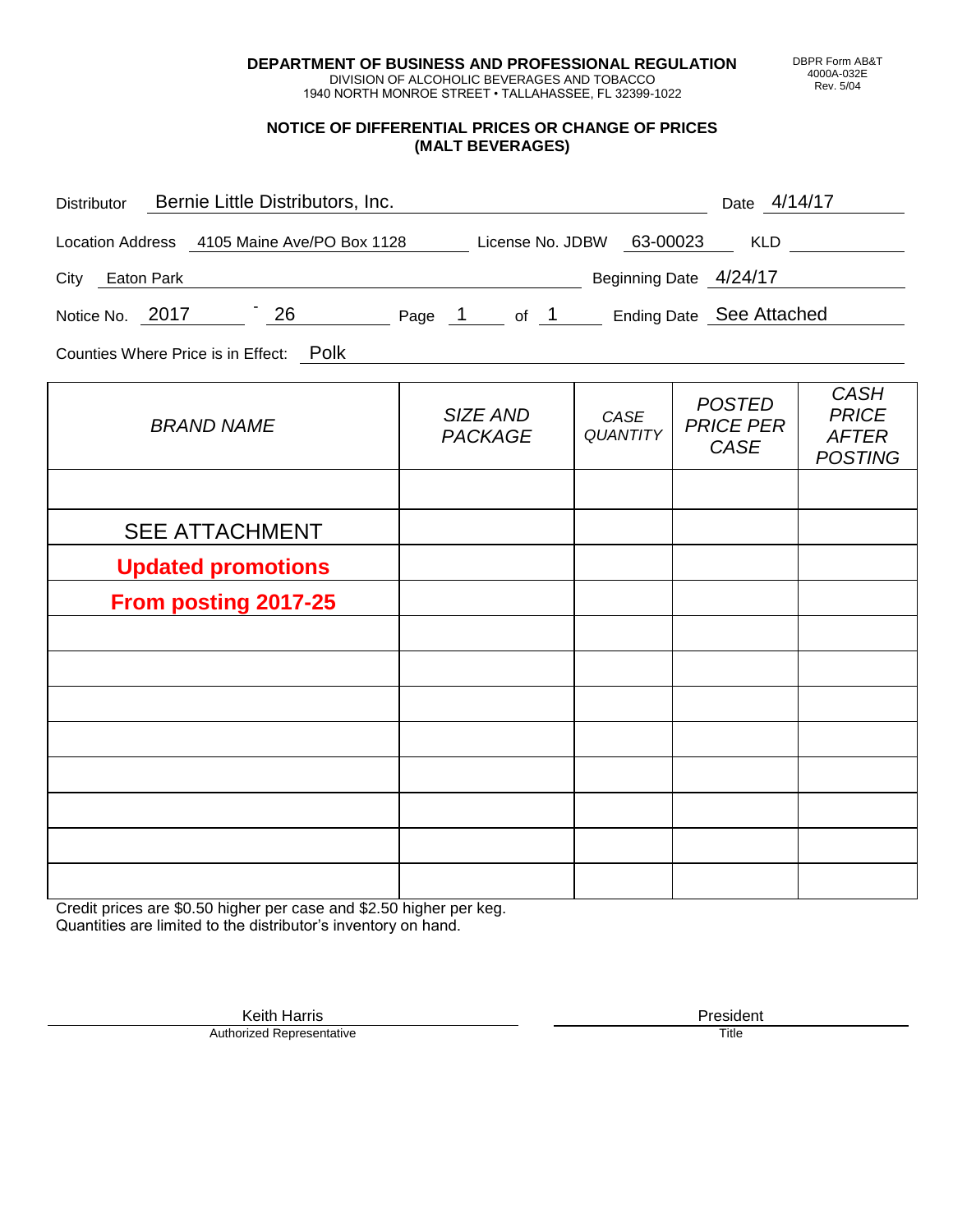|                                                                 |                                      |                      |                      |                | Posted Frontline |                  |            |         |
|-----------------------------------------------------------------|--------------------------------------|----------------------|----------------------|----------------|------------------|------------------|------------|---------|
| <b>Brands</b>                                                   | Package                              | Start                | <b>Stop</b>          | Price          | Price            | Oty              | Premise    | Comment |
| Bud, Bud Lt                                                     | 24/8oz Can                           | 03/13/17             | 07/02/17             | 11.40          | 13.25            | $20+$            | Off        |         |
| Bud & Bud Lt                                                    | 24/8oz Can 2/12                      | 03/13/17             | 07/02/17             | 13.10          | 13.60            | $5-19$           | Off        |         |
| Bud & Bud Lt                                                    | 24/8oz Can 2/12                      | 03/13/17             | 07/02/17             | 12.20          | 13.60            | $20+$            | Off        |         |
|                                                                 |                                      |                      |                      |                |                  |                  |            |         |
| Michelob Ultra                                                  | 24/8oz Can 2/12                      | 03/13/17             | 07/02/17             | 13.50          | 14.45            | $5-19$           | Off        |         |
| Michelob Ultra                                                  | 24/8oz Can 2/12                      | 03/13/17             | 07/02/17             | 12.20          | 14.45            | $20+$            | Off        |         |
| Michelob Ultra                                                  | 24/8oz Can                           | 03/13/17             | 07/02/17             | 12.70          | 14.35            | $5-19$           | Off        |         |
| Michelob Ultra                                                  | 24/8oz Can                           | 03/13/17             | 07/02/17             | 11.40          | 14.35            | $20+$            | Off        |         |
| Brands & Packages above may be mixed and matched to achieve qty |                                      |                      |                      |                |                  |                  |            |         |
| Bud, Bud Lt, Select, Select 55                                  | 24/12oz Can/LNR 4/6                  | 04/03/17             | 04/16/17             | 21.60          | 23.80            | $10+$            | Off        |         |
|                                                                 |                                      |                      |                      |                |                  |                  |            |         |
| Michelob, Michelob Lt, Michelob Amberbock                       | 24/12oz LNNR 4/6                     | 04/03/17             | 04/16/17             | 21.60          | 24.55            | $10+$            | Off        |         |
|                                                                 |                                      |                      |                      |                |                  |                  |            |         |
| Land Shark                                                      | 24/12oz LNNR 4/6                     | 04/03/17             | 04/16/17             | 15.85          | 24.55            | $10+$            | Off        |         |
| Brands & Packages above may be mixed and matched to achieve qty |                                      |                      |                      |                |                  |                  |            |         |
|                                                                 |                                      |                      |                      |                |                  |                  |            |         |
| Bud, Bud Lt, Select, Select 55                                  | 24/12oz Can/LNR 4/6                  | 04/17/17             | 07/02/17             | 21.60          | 23.80            | $10+$            | Off        |         |
|                                                                 |                                      |                      |                      |                |                  |                  |            |         |
| Michelob, Michelob Lt, Michelob Amberbock                       | 24/12oz LNNR 4/6                     | 04/17/17             | 07/02/17             | 21.60          | 24.55            | $10+$            | Off        |         |
| <b>Land Shark</b>                                               |                                      |                      |                      |                |                  |                  |            |         |
| <b>Land Shark</b>                                               | 24/12oz LNNR 4/6<br>24/12oz LNNR 4/6 | 04/17/17<br>04/17/17 | 07/02/17<br>07/02/17 | 21.60<br>20.25 | 24.55<br>24.55   | 10-111<br>$112+$ | Off<br>Off |         |
| Brands & Packages above may be mixed and matched to achieve qty |                                      |                      |                      |                |                  |                  |            |         |
|                                                                 |                                      |                      |                      |                |                  |                  |            |         |
| Bud, Bud Lt                                                     | 24/16oz Can 6/4                      | 09/12/16             | 07/02/17             | 22.65          | 25.65            | $5+$             | On & Off   |         |
| Brands & Packages above may be mixed and matched to achieve qty |                                      |                      |                      |                |                  |                  |            |         |
|                                                                 |                                      |                      |                      |                |                  |                  |            |         |
| Bud, Bud Lt                                                     | $\overline{24/16}$ oz Can 3/8        | 06/05/17             | 06/25/17             | 19.45          | 25.20            | $25+$            | Off        |         |
| Michelob Ultra                                                  | 24/16oz Can 3/8                      | 06/05/17             | 06/25/17             | 19.45          | 27.10            | $25+$            | Off        |         |
| Brands & Packages above may be mixed and matched to achieve qty |                                      |                      |                      |                |                  |                  |            |         |
|                                                                 |                                      |                      |                      |                |                  |                  |            |         |
| Bud, Bud Lt                                                     | 24/16oz CALNR 3/8                    | 04/03/17             | 04/16/17             | 23.45          | 27.60            | $30+$            | Off        |         |
| Bud, Bud Lt                                                     | 24/16oz CALNR 3/8                    | 05/01/17             | 05/14/17             | 23.45          | 27.60            | $30+$            | Off        |         |
| Brands & Packages above may be mixed and matched to achieve qty |                                      |                      |                      |                |                  |                  |            |         |
|                                                                 |                                      |                      |                      |                |                  |                  |            |         |
| Bud, Bud Lt                                                     | 24/16oz Can                          | 09/12/16             | 07/02/17             | 20.90          | 27.60            | $30+$            | Off        |         |
| Brands & Packages above may be mixed and matched to achieve qty |                                      |                      |                      |                |                  |                  |            |         |
|                                                                 |                                      |                      |                      |                |                  |                  |            |         |
| Bud, Bud Lt, Select & Select 55                                 | 18pk/12oz Can & LNNR                 | 09/12/16             | 07/02/17             | 14.80          | 16.90            | $20+$            | Off        |         |
| Brands & Packages above may be mixed and matched to achieve qty |                                      |                      |                      |                |                  |                  |            |         |
| Bud, Bud Lt, Select & Select 55                                 | 24/12oz LNNR 2/12                    | 09/12/16             | 07/02/17             | 21.55          | 22.50            | $10+$            | On         |         |
| Brands & Packages above may be mixed and matched to achieve qty |                                      |                      |                      |                |                  |                  |            |         |
|                                                                 |                                      |                      |                      |                |                  |                  |            |         |
| Bud, Bud Lt, Select & Select 55                                 | 24/12oz Can & LNNR 2/12              | 03/22/17             | 05/17/17             | 21.55          | 22.50            | $10+$            | Off        |         |
| Brands & Packages above may be mixed and matched to achieve qty |                                      |                      |                      |                |                  |                  |            |         |
|                                                                 |                                      |                      |                      |                |                  |                  |            |         |
| Bud, Bud Lt, Select & Select 55                                 | 24/12oz Can & LNNR 2/12              | 05/18/17             | 05/28/17             | 21.55          | 22.50            | 10-49            | Off        |         |
| Bud, Bud Lt, Select & Select 55                                 | 24/12oz Can & LNNR 2/12              | 05/18/17             | 05/28/17             | 17.80          | 22.50            | $50+$            | Off        |         |
|                                                                 |                                      |                      |                      |                |                  |                  |            |         |
| Bud & Bud Light                                                 | 24/16oz CALNR 3/8                    | 05/18/17             | 05/28/17             | 25.45          | 27.60            | $1+$             | Off        |         |
|                                                                 |                                      |                      |                      |                |                  |                  |            |         |
| Michelob, Mich Lt, Ultra, Ultra Amber, Amber Bock,              |                                      |                      |                      |                |                  |                  |            |         |
| Ultra Lime                                                      | 24/12oz Can & LNNR 2/12              | 05/18/17             | 05/28/17             | 23.90          | 24.85            | 5-49             | Off        |         |
| Michelob, Mich Lt, Ultra, Ultra Amber, Amber Bock,              |                                      |                      |                      |                |                  |                  |            |         |
| Ultra Lime                                                      | 24/12oz Can & LNNR 2/12              | 05/18/17             | 05/28/17             | 17.80          | 24.85            | $50+$            | Off        |         |
| Michelob Ultra                                                  | 24/16oz CALNR 3/8                    | 05/18/17             | 05/28/17             | 35.85          | 37.25            | $5+$             | Off        |         |
| Brands & Packages above may be mixed and matched to achieve qty |                                      |                      |                      |                |                  |                  |            |         |
|                                                                 |                                      |                      |                      |                |                  |                  |            |         |
| Bud, Bud Lt, Select & Select 55                                 | 24/12oz Can & LNNR 2/12              | 05/29/17             | 06/21/17             | 21.55          | 22.50            | $10+$            | Off        |         |
| Brands & Packages above may be mixed and matched to achieve qty |                                      |                      |                      |                |                  |                  |            |         |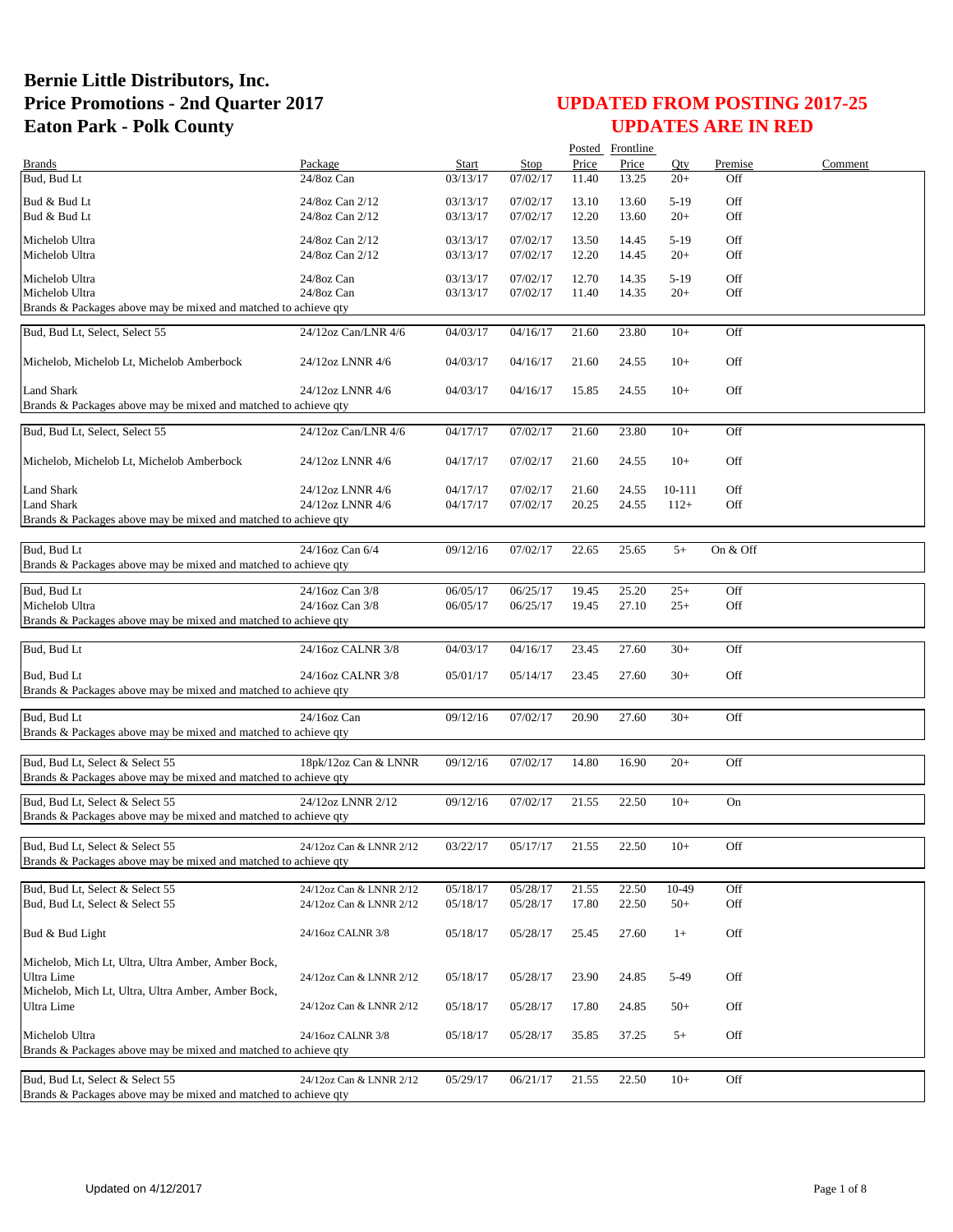|                                                                           |                         |          |          |       | Posted Frontline |           |         |         |
|---------------------------------------------------------------------------|-------------------------|----------|----------|-------|------------------|-----------|---------|---------|
| <b>Brands</b>                                                             | Package                 | Start    | Stop     | Price | Price            | Oty       | Premise | Comment |
| Bud, Bud Lt, Select & Select 55                                           | 24/12oz Can & LNNR 2/12 | 06/22/17 | 07/02/17 | 21.55 | 22.50            | 10-49     | Off     |         |
| Bud, Bud Lt, Select & Select 55                                           | 24/12oz Can & LNNR 2/12 | 06/22/17 | 07/02/17 | 17.80 | 22.50            | $50+$     | Off     |         |
| Bud & Bud Light                                                           | 24/16oz CALNR 3/8       | 06/22/17 | 07/02/17 | 25.45 | 27.60            | $1+$      | Off     |         |
| Michelob, Mich Lt, Ultra, Ultra Amber, Amber Bock,                        |                         |          |          |       |                  |           |         |         |
| Ultra Lime                                                                | 24/12oz Can & LNNR 2/12 | 06/22/17 | 07/02/17 | 23.90 | 24.85            | 5-49      | Off     |         |
| Michelob, Mich Lt, Ultra, Ultra Amber, Amber Bock,                        |                         |          |          |       |                  |           |         |         |
| Ultra Lime                                                                | 24/12oz Can & LNNR 2/12 | 06/22/17 | 07/02/17 | 17.80 | 24.85            | $50+$     | Off     |         |
|                                                                           |                         |          |          |       |                  |           |         |         |
| Michelob Ultra                                                            | 24/16oz CALNR 3/8       | 06/22/17 | 07/02/17 | 35.85 | 37.25            | $5+$      | Off     |         |
| Brands & Packages above may be mixed and matched to achieve qty           |                         |          |          |       |                  |           |         |         |
| Bud, Bud Lt, Select & Select 55                                           | 24/12oz Can             | 09/12/16 | 07/02/17 | 20.75 | 22.60            | $10 - 44$ | Off     |         |
| Bud, Bud Lt, Select & Select 55                                           | 24/12oz Can             | 09/12/16 | 07/02/17 | 19.75 | 22.60            | $45+$     | Off     |         |
|                                                                           |                         |          |          |       |                  |           |         |         |
| Bud, Bud Lt,                                                              | 24/12oz LNNR            | 09/12/16 | 07/02/17 | 20.75 | 22.60            | 10-44     | Off     |         |
| Bud, Bud Lt,                                                              | 24/12oz LNNR            | 09/12/16 | 07/02/17 | 19.75 | 22.60            | $45+$     | Off     |         |
| <b>Bud Light Lime</b>                                                     | 24/12oz LNNR/Can        | 09/12/16 | 07/02/17 | 22.20 | 24.10            | 10-44     | Off     |         |
| <b>Bud Light Lime</b>                                                     | 24/12oz LNNR/Can        | 09/12/16 | 07/02/17 | 19.75 | 24.10            | $45+$     | Off     |         |
|                                                                           |                         |          |          |       |                  |           |         |         |
| Michelob Ultra                                                            | 24/12oz Can & LNNR      | 09/12/16 | 07/02/17 | 22.20 | 24.10            | 10-44     | Off     |         |
| Michelob Ultra                                                            | 24/12oz Can & LNNR      | 09/12/16 | 07/02/17 | 20.70 | 24.10            | $45+$     | Off     |         |
| Brands & Packages above may be mixed and matched to achieve qty           |                         |          |          |       |                  |           |         |         |
| Bud, Bud Lt                                                               | 24/16oz CALNR           | 09/12/16 |          | 24.85 | 28.50            | $98+$     | Off     |         |
| Brands & Packages above may be mixed and matched to achieve qty           |                         |          | 07/02/17 |       |                  |           |         |         |
|                                                                           |                         |          |          |       |                  |           |         |         |
| Bud, Bud Lt                                                               | 20/16oz CALNR           | 02/06/17 | 07/02/17 | 17.95 | 23.00            | $33+$     | Off     |         |
|                                                                           |                         |          |          |       |                  |           |         |         |
| Bud, Bud Lt                                                               | 20/16oz CALNR           | 04/17/17 | 07/02/17 | 17.45 | 23.00            | $66+$     | Off     |         |
| Brands & Packages above may be mixed and matched to achieve qty           |                         |          |          |       |                  |           |         |         |
| Bud, Bud Light                                                            | 20/16oz CALNR           | 04/03/17 | 07/02/17 | 18.85 | 28.50            | $1 - 143$ | On      |         |
| Bud, Bud Light                                                            | 20/16oz CALNR           | 04/03/17 | 07/02/17 | 17.20 | 28.50            | $144+$    | On      |         |
|                                                                           |                         |          |          |       |                  |           |         |         |
| Bud, Bud Light                                                            | 24/16oz ALNR/CALNR      | 04/03/17 | 07/02/17 | 23.00 | 28.50            | $1-49$    | On      |         |
| Bud, Bud Light                                                            | 24/16oz ALNR/CALNR      | 04/03/17 | 07/02/17 | 22.75 | 28.50            | 50-143    | On      |         |
| Bud, Bud Light                                                            | 24/16oz ALNR/CALNR      | 04/03/17 | 07/02/17 | 21.55 | 28.50            | $144+$    | On      |         |
| Bud, Bud Light                                                            | 24/16oz Holiday Alum    | 04/03/17 | 07/02/17 | 24.40 | 28.50            | $1 - 143$ | On      |         |
| Bud, Bud Light                                                            | 24/16oz Holiday Alum    | 04/03/17 | 07/02/17 | 21.95 | 28.50            | $144+$    | On      |         |
|                                                                           |                         |          |          |       |                  |           |         |         |
| <b>Bud Light Lime</b>                                                     | 24/16oz ALNR 4/6        | 04/03/17 | 07/02/17 | 27.65 | 31.20            | $50+$     | On      |         |
|                                                                           |                         |          |          |       |                  |           |         |         |
| Bud Lt Lime & Platinum                                                    | 24/16 CALNR 3/8         | 03/27/17 | 07/02/17 | 31.50 | 36.15            | $1-9$     | On      |         |
| Bud Lt Lime & Platinum                                                    | 24/16 CALNR 3/8         | 03/27/17 | 07/02/17 | 30.67 | 36.15            | $10+$     | On      |         |
|                                                                           |                         |          |          |       |                  |           |         |         |
| Michelob Ultra                                                            | 24/16oz CALNR           | 04/03/17 | 07/02/17 | 35.85 | 37.25            | $5+$      | On      |         |
| Brands & Packages above may be mixed and matched to achieve qty           |                         |          |          |       |                  |           |         |         |
| Bud Lt Lime & Platinum                                                    | 24/16 CALNR 3/8         | 03/27/17 | 07/02/17 | 30.67 | 36.15            | $10+$     | On      |         |
| Brands & Packages above may be mixed and matched to achieve gty           |                         |          |          |       |                  |           |         |         |
|                                                                           |                         |          |          |       |                  |           |         |         |
| Oculto<br>Brands & Packages above may be mixed and matched to achieve gty | 24/12oz LNNR 2/12       | 09/12/16 | 07/02/17 | 26.65 | 29.90            | $20+$     | Off     |         |
|                                                                           |                         |          |          |       |                  |           |         |         |
| BL Lime, Platinum, Black Crown, Mich Lt & Ultra                           | 18/12oz LNNR/Cans       | 09/12/16 | 07/02/17 | 16.95 | 18.45            | $5 - 59$  | Off     |         |
| BL Lime, Platinum, Black Crown, Mich Lt & Ultra                           | 18/12oz LNNR/Cans       | 09/12/16 | 07/02/17 | 15.85 | 18.45            | $60+$     | Off     |         |
| Brands & Packages above may be mixed and matched to achieve qty           |                         |          |          |       |                  |           |         |         |
|                                                                           |                         |          |          |       |                  |           |         |         |
| Mich, Mic Lt, Ultra, Ultra Amber, Amberbock & Ultra                       |                         |          |          |       |                  |           |         |         |
| Lime Cactus                                                               | 24/12oz Can/LNNR 2/12   | 11/24/16 | 05/17/17 | 23.90 | 24.85            | $5+$      | Off     |         |
| Michelob Ultra                                                            | 24/16oz CALNR 3/8       | 11/24/16 | 05/17/17 | 35.85 | 37.25            | $5+$      | Off     |         |
| Brands & Packages above may be mixed and matched to achieve qty           |                         |          |          |       |                  |           |         |         |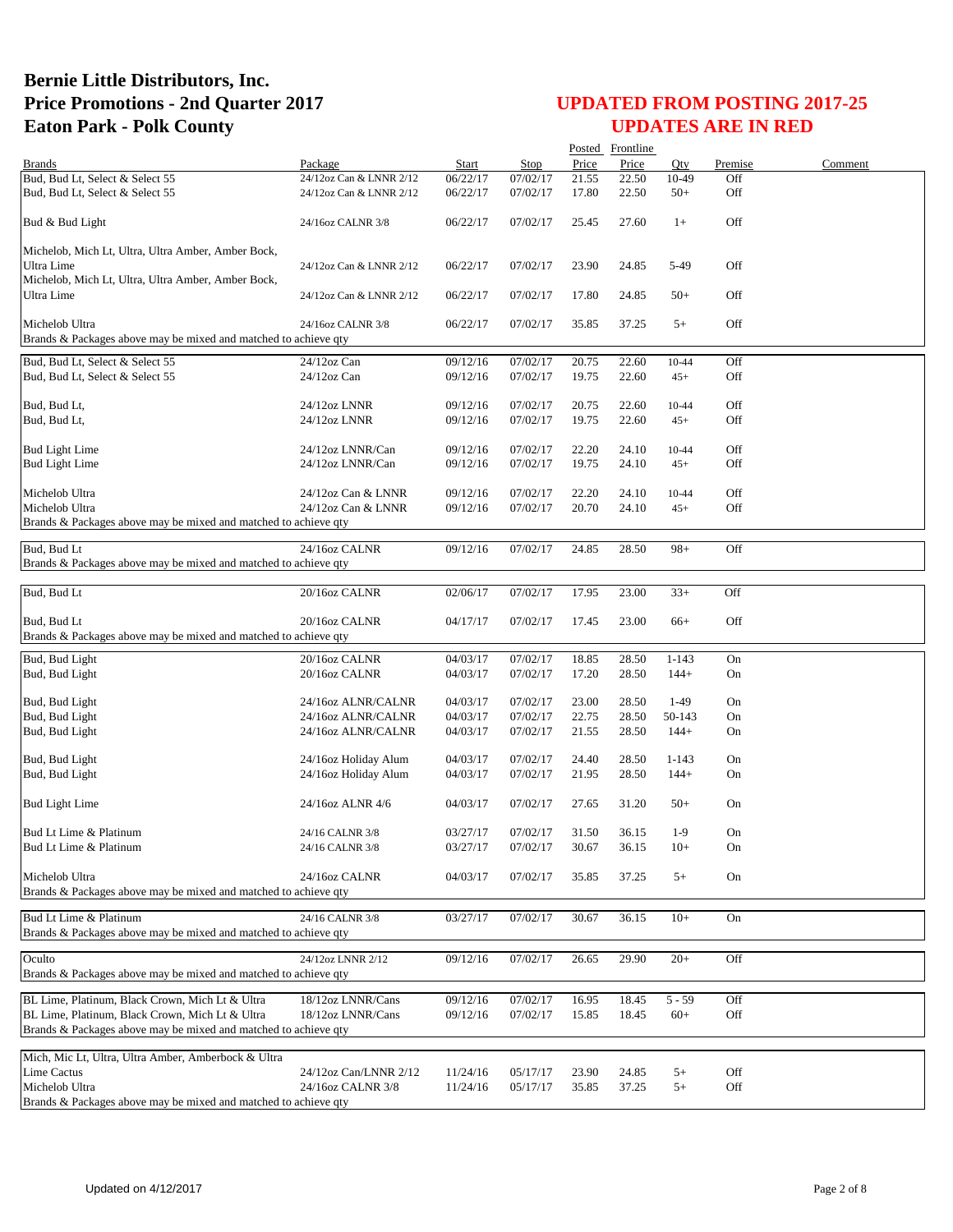|                                                                                                           |                        |          |          |       | Posted Frontline |          |         |         |
|-----------------------------------------------------------------------------------------------------------|------------------------|----------|----------|-------|------------------|----------|---------|---------|
| <b>Brands</b>                                                                                             | Package                | Start    | Stop     | Price | Price            | Oty      | Premise | Comment |
| Mich, Mic Lt, Ultra, Ultra Amber, Amberbock & Ultra                                                       |                        |          |          |       |                  |          |         |         |
| Lime Cactus                                                                                               | 24/12oz Can/LNNR 2/12  | 05/29/17 | 06/21/17 | 23.90 | 24.85            | $5+$     | Off     |         |
| Michelob Ultra                                                                                            | 24/16oz CALNR 3/8      | 05/29/17 | 06/21/17 | 35.85 | 37.25            | $5+$     | Off     |         |
| Brands & Packages above may be mixed and matched to achieve qty                                           |                        |          |          |       |                  |          |         |         |
| BL Lime, Platinum, Black Crown & Landshark                                                                | 24/12oz LNNR 2/12      | 09/12/16 | 07/02/17 | 20.45 | 24.10            | $10+$    | ON      |         |
| BL Lime, Platinum & Landshark                                                                             | 24/12oz Cans 2/12      | 09/12/16 | 07/02/17 | 20.45 | 24.10            | $10+$    | ON      |         |
| Brands & Packages above may be mixed and matched to achieve qty                                           |                        |          |          |       |                  |          |         |         |
|                                                                                                           |                        |          |          |       |                  |          |         |         |
| BL Lime, Platinum & Black Crown                                                                           | 24/12oz Cans/LNNR 2/12 | 03/22/17 | 04/30/17 | 23.15 | 24.10            | $1+$     | Off     |         |
|                                                                                                           |                        |          |          |       |                  |          |         |         |
| BLL Rita Family (Lime, Straw, Mango, Raz, Orange, Grape,<br>Peach & Seasonal)                             | 24/8oz Can 2/12        | 03/22/17 | 04/30/17 | 23.15 | 24.10            | $1-6$    | Off     |         |
| BLL Rita Family (Lime, Straw, Mango, Raz, Orange, Grape,                                                  |                        |          |          |       |                  |          |         |         |
| Peach & Seasonal)                                                                                         | 24/8oz Can 2/12        | 03/22/17 | 04/30/17 | 21.30 | 24.10            | $7+$     | Off     |         |
| Brands & Packages above may be mixed and matched to achieve qty                                           |                        |          |          |       |                  |          |         |         |
|                                                                                                           |                        |          |          |       |                  |          |         |         |
| BL Lime, Platinum & Black Crown                                                                           | 24/12oz Cans/LNNR 2/12 | 05/01/17 | 05/07/17 | 23.15 | 24.10            | $1+$     | Off     |         |
| BLL Rita Family (Lime, Straw, Mango, Raz, Orange, Grape,                                                  |                        |          |          |       |                  |          |         |         |
| Peach & Seasonal)                                                                                         | 24/8oz Can 2/12        | 05/01/17 | 05/07/17 | 23.15 | 24.10            | $1-6$    | Off     |         |
| BLL Rita Family (Lime, Straw, Mango, Raz, Orange, Grape,                                                  |                        |          |          |       |                  |          |         |         |
| Peach & Seasonal)                                                                                         | 24/8oz Can 2/12        | 05/01/17 | 05/07/17 | 21.30 | 24.10            | $7 - 26$ | Off     |         |
| BLL Rita Family (Lime, Straw, Mango, Raz, Orange, Grape,                                                  |                        |          |          |       |                  |          |         |         |
| Peach & Seasonal)                                                                                         | 24/8oz Can 2/12        | 05/01/17 | 05/07/17 | 13.70 | 24.10            | $27+$    | Off     |         |
| Brands & Packages above may be mixed and matched to achieve qty                                           |                        |          |          |       |                  |          |         |         |
| BL Lime. Platinum & Black Crown                                                                           | 24/12oz Cans/LNNR 2/12 | 05/08/17 | 06/25/17 | 23.15 | 24.10            | $1+$     | Off     |         |
|                                                                                                           |                        |          |          |       |                  |          |         |         |
| BLL Rita Family (Lime, Straw, Mango, Raz, Orange, Grape,                                                  |                        |          |          |       |                  |          |         |         |
| Peach & Seasonal)                                                                                         | 24/8oz Can 2/12        | 05/08/17 | 06/25/17 | 23.15 | 24.10            | $1-6$    | Off     |         |
| BLL Rita Family (Lime, Straw, Mango, Raz, Orange, Grape,                                                  |                        |          |          |       |                  |          |         |         |
| Peach & Seasonal)                                                                                         | 24/8oz Can 2/12        | 05/08/17 | 06/25/17 | 21.30 | 24.10            | $7+$     | Off     |         |
| Brands & Packages above may be mixed and matched to achieve qty                                           |                        |          |          |       |                  |          |         |         |
| BL Lime, Platinum & Black Crown                                                                           | 24/12oz Cans/LNNR 2/12 | 06/26/17 | 07/02/17 | 23.15 | 24.10            | $1+$     | Off     |         |
|                                                                                                           |                        |          |          |       |                  |          |         |         |
| BLL Rita Family (Lime, Straw, Mango, Raz, Orange, Grape,                                                  |                        |          |          |       |                  |          |         |         |
| Peach & Seasonal)                                                                                         | 24/8oz Can 2/12        | 06/26/17 | 07/02/17 | 23.15 | 24.10            | $1-6$    | Off     |         |
| BLL Rita Family (Lime, Straw, Mango, Raz, Orange, Grape,                                                  |                        |          |          |       |                  |          |         |         |
| Peach & Seasonal)                                                                                         | 24/8oz Can 2/12        | 06/26/17 | 07/02/17 | 21.30 | 24.10            | $7 - 26$ | Off     |         |
| BLL Rita Family (Lime, Straw, Mango, Raz, Orange, Grape,                                                  |                        |          |          |       |                  |          |         |         |
| Peach & Seasonal)                                                                                         | 24/8oz Can 2/12        | 06/26/17 | 07/02/17 | 13.70 | 24.10            | $27+$    | Off     |         |
| Brands & Packages above may be mixed and matched to achieve qty                                           |                        |          |          |       |                  |          |         |         |
| Bud Light Lime, Platinum & Black Crown                                                                    | 24/12oz LNNR 4/6       | 04/03/17 | 04/30/17 | 21.60 | 24.55            | $10+$    | Off     |         |
| Brands & Packages above may be mixed and matched to achieve qty                                           |                        |          |          |       |                  |          |         |         |
|                                                                                                           |                        |          |          |       |                  |          |         |         |
| Bud Lt Platinum & Black Crown                                                                             | 24/12oz LNNR 4/6       | 05/01/17 | 05/07/17 | 21.60 | 24.55            | $10+$    | Off     |         |
|                                                                                                           |                        |          |          |       |                  |          |         |         |
| <b>Bud Light Lime</b>                                                                                     | 24/12oz LNNR 4/6       | 05/01/17 | 05/07/17 | 21.60 | 24.55            | $10-14$  | Off     |         |
| <b>Bud Light Lime</b>                                                                                     | 24/12oz LNNR 4/6       | 05/01/17 | 05/07/17 | 15.85 | 24.55            | $15+$    | Off     |         |
| Brands & Packages above may be mixed and matched to achieve qty                                           |                        |          |          |       |                  |          |         |         |
|                                                                                                           |                        |          |          |       |                  |          |         |         |
| Bud Light Lime, Platinum & Black Crown<br>Brands & Packages above may be mixed and matched to achieve gty | 24/12oz LNNR 4/6       | 05/08/17 | 07/02/17 | 21.60 | 24.55            | $10+$    | Off     |         |
|                                                                                                           |                        |          |          |       |                  |          |         |         |
| Busch, Busch Lt, Nat Lt, Nat Ice & Rolling Rock                                                           | 24/12oz Can S/C        | 01/16/17 | 07/02/17 | 15.35 | 17.00            | 15-76    | Off     |         |
| Busch, Busch Lt, Nat Lt, Nat Ice & Rolling Rock                                                           | 24/12oz Can S/C        | 01/16/17 | 07/02/17 | 13.80 | 17.00            | $77+$    | Off     |         |
|                                                                                                           |                        |          |          |       |                  |          |         |         |
| Natty Daddy                                                                                               | 24/12oz Can S/C        | 01/16/17 | 07/02/17 | 15.35 | 16.10            | $1 - 4$  | Off     |         |
| <b>Natty Daddy</b>                                                                                        | 24/12oz Can S/C        | 01/16/17 | 07/02/17 | 14.35 | 16.10            | 5-76     | Off     |         |
| Natty Daddy                                                                                               | 24/12oz Can S/C        | 01/16/17 | 07/02/17 | 13.80 | 16.10            | $77+$    | Off     |         |
| Brands & Packages above may be mixed and matched to achieve qty                                           |                        |          |          |       |                  |          |         |         |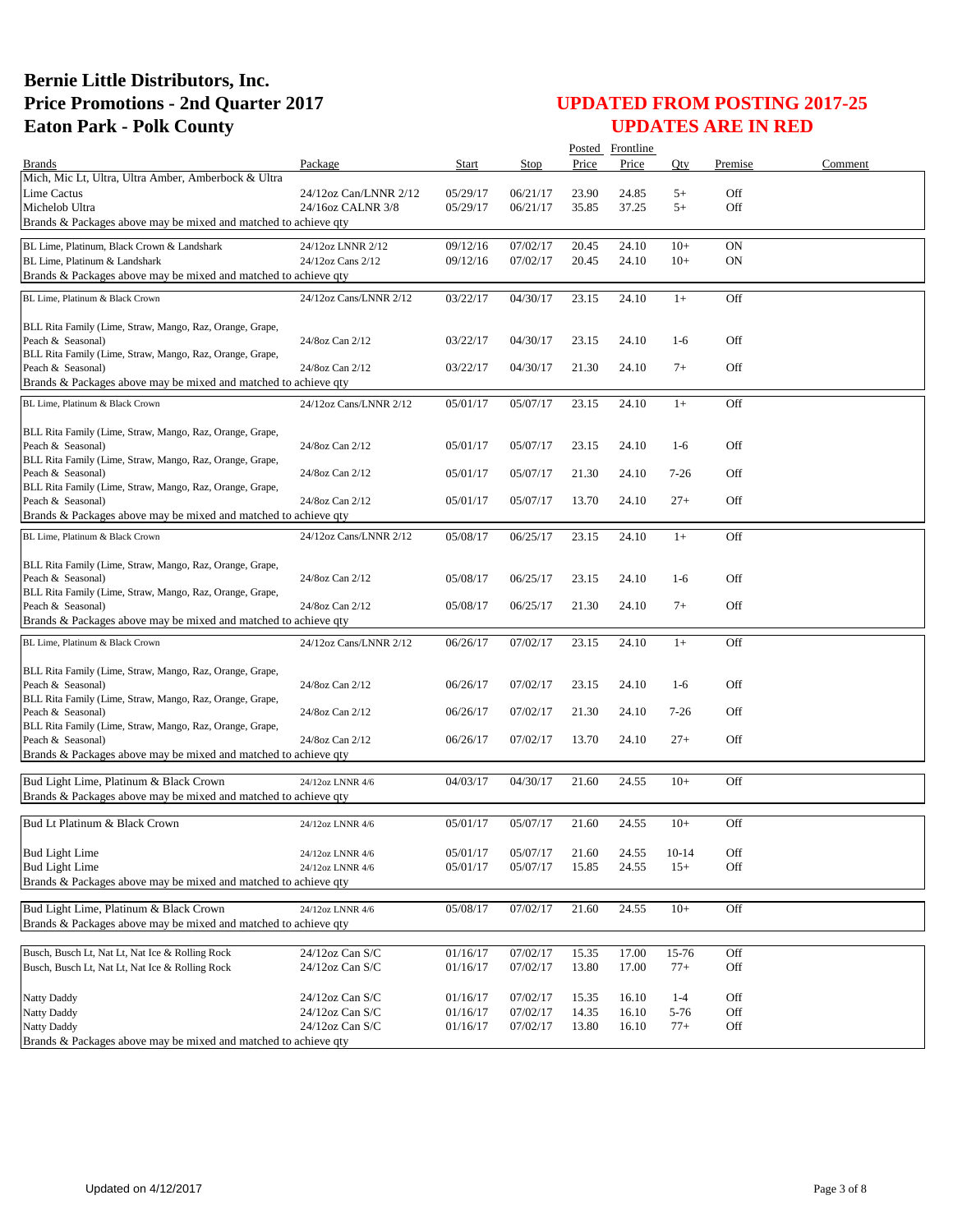|                                                                                                                      |                     |          |          |         | Posted Frontline   |           |         |            |
|----------------------------------------------------------------------------------------------------------------------|---------------------|----------|----------|---------|--------------------|-----------|---------|------------|
| <b>Brands</b>                                                                                                        | Package             | Start    | Stop     | Price   | Price              | Oty       | Premise | Comment    |
| Busch, Busch Lt, Nat Lt, Nat Ice, Bud Ice, Rolling Rock<br>& Busch Ice                                               | 18/12oz Cans/LNNR   | 04/03/17 | 04/16/17 | 10.95   | 12.40              | 20-39     | Off     |            |
| Busch, Busch Lt, Nat Lt, Nat Ice, Bud Ice, Rolling Rock<br>& Busch Ice                                               | 18/12oz Cans/LNNR   | 04/03/17 | 04/16/17 | 9.35    | 12.40              | $40+$     | Off     |            |
| Brands & Packages above may be mixed and matched to achieve qty                                                      |                     |          |          |         |                    |           |         |            |
|                                                                                                                      |                     |          |          |         |                    |           |         |            |
| Busch, Busch Lt, Nat Lt, Nat Ice, Bud Ice, Rolling Rock<br>& Busch Ice                                               | 18/12oz Cans/LNNR   | 04/17/17 | 07/02/17 | 9.35    | 12.40              | $40+$     | Off     |            |
| Brands & Packages above may be mixed and matched to achieve qty                                                      |                     |          |          |         |                    |           |         |            |
|                                                                                                                      |                     |          |          |         |                    |           |         |            |
| King Cobra & High Gravity<br>Brands & Packages above may be mixed and matched to achieve qty                         | 24/16oz Can 6/4     | 09/12/16 | 07/02/17 | 17.75   | 19.55              | $5+$      | Off     |            |
| Spiked Seltzer Family (Lime, Orange, Gpfrt, Cran)                                                                    | 24/12oz LNR-Can 4/6 | 04/24/17 | 04/29/17 | \$19.20 | \$28.50            | $5+$      | Off     | <b>NEW</b> |
| Brands & Packages above may be mixed and matched to achieve qty                                                      |                     |          |          |         |                    |           |         |            |
|                                                                                                                      |                     |          |          |         |                    |           |         |            |
| Shock Top & Shock Top Sampler                                                                                        | 24/12oz LNNR        | 09/12/16 | 07/02/17 | 19.70   | 27.75              | $56+$     | Off     |            |
| Shock Top & Shock Top Lemon                                                                                          | 15/12oz Can         | 09/12/16 | 07/02/17 | 13.65   | 15.25              | $50+$     | Off     |            |
| Shock Top & Shock Top Lemon                                                                                          | 30/12oz Can 2/15    | 09/12/16 | 07/02/17 | 25.70   | 28.90              | $25+$     | Off     |            |
| Shock Top, Apple Wheat, Lemon, Pumpkin, Rasp, IPA, Winter                                                            |                     |          |          |         |                    |           |         |            |
| Combo, Choc, Pretzel, Ginger, Ruby Red                                                                               | 24/12oz LNNR 4/6    | 03/13/17 | 06/10/17 | 27.10   | 27.75              | $1-19$    | Off     |            |
| Shock Top, Apple Wheat, Lemon, Pumpkin, Rasp, IPA, Winter<br>Combo, Choc, Pretzel, Ginger, Ruby Red                  | 24/12oz LNNR 4/6    | 03/13/17 | 06/10/17 | 26.10   | 27.75              | $20 - 55$ | Off     |            |
| Shock Top, Apple Wheat, Lemon, Pumpkin, Rasp, IPA, Winter                                                            |                     |          |          |         |                    |           |         |            |
| Combo, Choc, Pretzel, Ginger, Ruby Red<br>Shock Top, Apple Wheat, Lemon, Pumpkin, Rasp, IPA, Winter                  | 24/12oz LNNR 4/6    | 03/13/17 | 06/10/17 | 25.10   | 27.75              | 56-111    | Off     |            |
| Combo, Choc, Pretzel, Ginger, Ruby Red                                                                               | 24/12oz LNNR 4/6    | 03/13/17 | 06/10/17 | 24.10   | 27.75              | $112+$    | Off     |            |
| Brands & Packages above may be mixed and matched to achieve qty                                                      |                     |          |          |         |                    |           |         |            |
| Shock Top, Apple Wheat, Lemon, Pumpkin, Rasp, IPA, Winter                                                            |                     |          |          |         |                    |           |         |            |
| Combo, Choc, Pretzel, Ginger, Ruby Red                                                                               | 24/12oz LNNR 4/6    | 06/12/17 | 06/18/17 | 27.10   | 27.75              | $1 - 19$  | Off     |            |
| Shock Top, Apple Wheat, Lemon, Pumpkin, Rasp, IPA, Winter<br>Combo, Choc, Pretzel, Ginger, Ruby Red                  | 24/12oz LNNR 4/6    | 06/12/17 | 06/18/17 | 19.20   | 27.75              | $20+$     | Off     |            |
| Brands & Packages above may be mixed and matched to achieve qty                                                      |                     |          |          |         |                    |           |         |            |
| Shock Top, Apple Wheat, Lemon, Pumpkin, Rasp, IPA, Winter                                                            |                     |          |          |         |                    |           |         |            |
| Combo, Choc, Pretzel, Ginger, Ruby Red                                                                               | 24/12oz LNNR 4/6    | 06/19/17 | 09/02/17 | 27.10   | 27.75              | $1-19$    | Off     |            |
| Shock Top, Apple Wheat, Lemon, Pumpkin, Rasp, IPA, Winter                                                            |                     |          |          |         |                    |           |         |            |
| Combo, Choc, Pretzel, Ginger, Ruby Red<br>Shock Top, Apple Wheat, Lemon, Pumpkin, Rasp, IPA, Winter                  | 24/12oz LNNR 4/6    | 06/19/17 | 09/02/17 | 26.10   | 27.75              | $20 - 55$ | Off     |            |
| Combo, Choc, Pretzel, Ginger, Ruby Red                                                                               | 24/12oz LNNR 4/6    | 06/19/17 | 09/02/17 | 25.10   | 27.75              | 56-111    | Off     |            |
| Shock Top, Apple Wheat, Lemon, Pumpkin, Rasp, IPA, Winter<br>Combo, Choc, Pretzel, Ginger, Ruby Red                  | 24/12oz LNNR 4/6    | 06/19/17 | 09/02/17 | 24.10   | 27.75              | $112+$    | Off     |            |
| Brands & Packages above may be mixed and matched to achieve qty                                                      |                     |          |          |         |                    |           |         |            |
|                                                                                                                      |                     |          |          |         |                    |           |         |            |
| Wild Blue & Redbridge                                                                                                | 24/12oz LNNR 4/6    | 11/14/16 | 07/02/17 | 28.65   | 29.35              | $28+$     | Off     |            |
| Brands & Packages above may be mixed and matched to achieve qty                                                      |                     |          |          |         |                    |           |         |            |
| Kirin Ichiban & Kirin Light                                                                                          | 24/12oz LNNR 4/6    | 11/14/16 | 07/02/17 | 23.50   | 27.75              | $10+$     | Off     |            |
| Brands & Packages above may be mixed and matched to achieve qty                                                      |                     |          |          |         |                    |           |         |            |
|                                                                                                                      |                     |          |          |         |                    |           |         |            |
| Becks, Lt, Dark, Oktob, Sapphire, Becks NA & Bass                                                                    | 24/12oz LNNR 4/6    | 09/12/16 | 05/21/17 | 22.05   | 24.55              | 56-111    | Off     |            |
| Becks, Lt, Dark, Oktob, Sapphire, Becks NA & Bass<br>Brands & Packages above may be mixed and matched to achieve qty | 24/12oz LNNR 4/6    | 09/12/16 | 05/21/17 | 19.80   | 24.55              | $112+$    | Off     |            |
|                                                                                                                      |                     |          |          |         |                    |           |         |            |
| Becks, Lt, Dark, Oktob, Sapphire                                                                                     | 24/12oz LNNR 4/6    | 05/22/17 | 05/28/17 | 16.50   | $\overline{24.55}$ | $20+$     | Off     |            |
| Bass Ale & Beck's NA                                                                                                 | 24/12oz LNNR 4/6    | 05/22/17 | 05/28/17 | 22.05   | 24.55              | 56-111    | Off     |            |
| Bass Ale & Beck's NA                                                                                                 | 24/12oz LNNR 4/6    | 05/22/17 | 05/28/17 | 19.80   | 24.55              | $112+$    | Off     |            |
| Brands & Packages above may be mixed and matched to achieve qty                                                      |                     |          |          |         |                    |           |         |            |
| Becks, Lt, Dark, Oktob, Sapphire, Becks NA & Bass                                                                    | 24/12oz LNNR 4/6    | 05/29/17 | 07/02/17 | 22.05   | 24.55              | 56-111    | Off     |            |
| Becks, Lt, Dark, Oktob, Sapphire, Becks NA & Bass                                                                    | 24/12oz LNNR 4/6    | 05/29/17 | 07/02/17 | 19.80   | 24.55              | $112+$    | Off     |            |
| Brands & Packages above may be mixed and matched to achieve qty                                                      |                     |          |          |         |                    |           |         |            |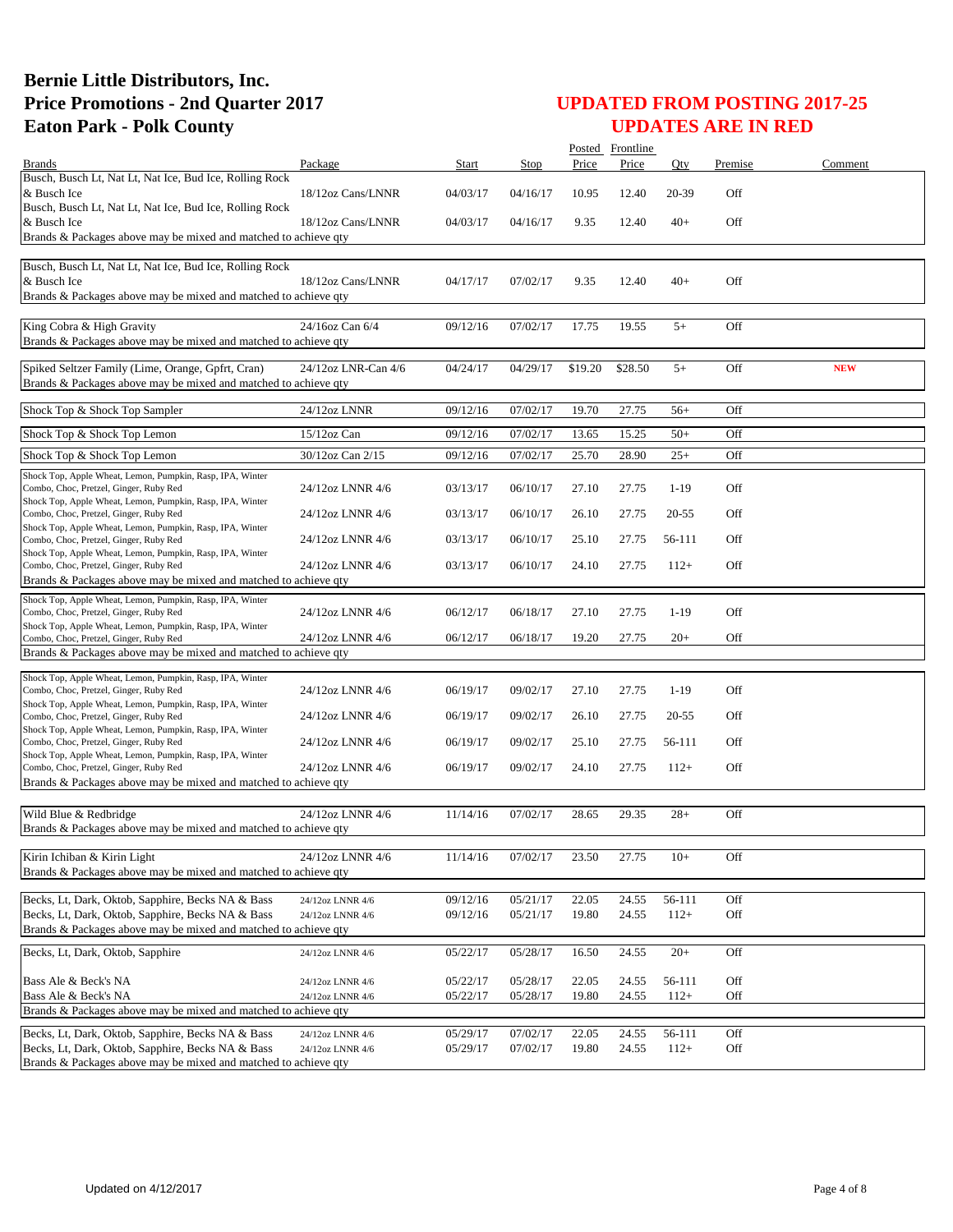|                                                                          |                       |          |          |       | Posted Frontline |         |         |         |
|--------------------------------------------------------------------------|-----------------------|----------|----------|-------|------------------|---------|---------|---------|
| <b>Brands</b>                                                            | Package               | Start    | Stop     | Price | Price            | Oty     | Premise | Comment |
| Becks, Light, Dark, Oktoberfest, Sapphire & Bass                         | 24/12oz LNNR/CAN 2/12 | 03/06/17 | 04/16/17 | 20.35 | 24.10            | 56-111  | Off     |         |
| Becks, Light, Dark, Oktoberfest, Sapphire & Bass                         | 24/12oz LNNR/CAN 2/12 | 03/06/17 | 04/16/17 | 19.80 | 24.10            | $112+$  | Off     |         |
| <b>Land Shark</b>                                                        | 24/12oz LNNR/CAN 2/12 | 03/06/17 | 04/16/17 | 22.15 | 24.10            | 56-111  | Off     |         |
| <b>Land Shark</b>                                                        | 24/12oz LNNR/CAN 2/12 | 03/06/17 | 04/16/17 | 20.35 | 24.10            | $112+$  | Off     |         |
| Brands & Packages above may be mixed and matched to achieve qty          |                       |          |          |       |                  |         |         |         |
| Becks, Light, Dark, Oktoberfest, Sapphire & Bass                         | 24/12oz LNNR/CAN 2/12 | 04/17/17 | 04/23/17 | 19.20 | 24.10            | $10+$   | Off     |         |
|                                                                          |                       |          |          |       |                  |         |         |         |
| Land Shark                                                               | 24/12oz LNNR/CAN 2/12 | 04/17/17 | 04/23/17 | 19.20 | 24.10            | $10+$   | Off     |         |
| Brands & Packages above may be mixed and matched to achieve qty          |                       |          |          |       |                  |         |         |         |
| Becks, Light, Dark, Oktoberfest, Sapphire & Bass                         | 24/12oz LNNR/CAN 2/12 | 04/24/17 | 05/07/17 | 20.35 | 24.10            | 56-111  | Off     |         |
| Becks, Light, Dark, Oktoberfest, Sapphire & Bass                         | 24/12oz LNNR/CAN 2/12 | 04/24/17 | 05/07/17 | 19.80 | 24.10            | $112+$  | Off     |         |
|                                                                          |                       |          |          |       |                  |         |         |         |
| <b>Land Shark</b>                                                        | 24/12oz LNNR/CAN 2/12 | 04/24/17 | 05/07/17 | 22.15 | 24.10            | 56-111  | Off     |         |
| <b>Land Shark</b>                                                        | 24/12oz LNNR/CAN 2/12 | 04/24/17 | 05/07/17 | 20.35 | 24.10            | $112+$  | Off     |         |
| Brands & Packages above may be mixed and matched to achieve qty          |                       |          |          |       |                  |         |         |         |
| Becks, Light, Dark, Oktoberfest, Sapphire & Bass                         | 24/12oz LNNR/CAN 2/12 | 05/08/17 | 05/14/17 | 19.20 | 24.10            | $10+$   | Off     |         |
|                                                                          |                       |          |          |       |                  |         |         |         |
| Land Shark                                                               | 24/12oz LNNR/CAN 2/12 | 05/08/17 | 05/14/17 | 19.20 | 24.10            | $10+$   | Off     |         |
| Brands & Packages above may be mixed and matched to achieve gty          |                       |          |          |       |                  |         |         |         |
| Becks, Light, Dark, Oktoberfest, Sapphire & Bass                         | 24/12oz LNNR/CAN 2/12 | 05/15/17 | 06/11/17 | 20.35 | 24.10            | 56-111  | Off     |         |
| Becks, Light, Dark, Oktoberfest, Sapphire & Bass                         | 24/12oz LNNR/CAN 2/12 | 05/15/17 | 06/11/17 | 19.80 | 24.10            | $112+$  | Off     |         |
|                                                                          |                       |          |          |       |                  |         |         |         |
| Land Shark                                                               | 24/12oz LNNR/CAN 2/12 | 05/15/17 | 06/11/17 | 22.15 | 24.10            | 56-111  | Off     |         |
| <b>Land Shark</b>                                                        | 24/12oz LNNR/CAN 2/12 | 05/15/17 | 06/11/17 | 20.35 | 24.10            | $112+$  | Off     |         |
| Brands & Packages above may be mixed and matched to achieve qty          |                       |          |          |       |                  |         |         |         |
| Becks, Light, Dark, Oktoberfest, Sapphire & Bass                         | 24/12oz LNNR/CAN 2/12 | 06/12/17 | 06/18/17 | 19.20 | 24.10            | $10+$   | Off     |         |
|                                                                          |                       |          |          |       |                  |         |         |         |
| Land Shark                                                               | 24/12oz LNNR/CAN 2/12 | 06/12/17 | 06/18/17 | 19.20 | 24.10            | $10+$   | Off     |         |
| Brands & Packages above may be mixed and matched to achieve qty          |                       |          |          |       |                  |         |         |         |
| Becks, Light, Dark, Oktoberfest, Sapphire & Bass                         | 24/12oz LNNR/CAN 2/12 | 06/19/17 | 07/09/17 | 20.35 | 24.10            | 56-111  | Off     |         |
| Becks, Light, Dark, Oktoberfest, Sapphire & Bass                         | 24/12oz LNNR/CAN 2/12 | 06/19/17 | 07/09/17 | 19.80 | 24.10            | $112+$  | Off     |         |
|                                                                          |                       |          |          |       |                  |         |         |         |
| <b>Land Shark</b>                                                        | 24/12oz LNNR/CAN 2/12 | 06/19/17 | 07/09/17 | 22.15 | 24.10            | 56-111  | Off     |         |
| <b>Land Shark</b>                                                        | 24/12oz LNNR/CAN 2/12 | 06/19/17 | 07/09/17 | 20.35 | 24.10            | $112+$  | Off     |         |
| Brands & Packages above may be mixed and matched to achieve qty          |                       |          |          |       |                  |         |         |         |
| Beck's, Sapphire, Black Crown, BL Lime, Platinum,                        |                       |          |          |       |                  |         |         |         |
| Michelob Ultra & Landshark                                               | 24/16oz CAN 6/4       | 02/06/17 | 07/02/17 | 25.75 | 28.00            | $1-2$   | Off     |         |
| Beck's, Sapphire, Black Crown, BL Lime, Platinum,                        |                       |          |          |       |                  |         |         |         |
| Michelob Ultra & Landshark                                               | 24/16oz CAN 6/4       | 02/06/17 | 07/02/17 | 24.90 | 28.00            | $3+$    | Off     |         |
|                                                                          |                       |          |          |       |                  |         |         |         |
| Shock Top, Apple, Lemon, Pumpkin, Shockolate &                           |                       |          |          |       |                  |         |         |         |
| <b>Twisted Pretzel</b>                                                   | 24/16oz CAN 6/4       | 02/06/17 | 07/02/17 | 29.80 | 33.50            | $1 - 2$ | Off     |         |
| Shock Top, Apple, Lemon, Pumpkin, Shockolate &<br><b>Twisted Pretzel</b> | 24/16oz CAN 6/4       | 02/06/17 | 07/02/17 | 24.90 | 33.50            | $3+$    | Off     |         |
|                                                                          |                       |          |          |       |                  |         |         |         |
| Goose 312, IPA, Green Line & Four Star Pilsner                           | 24/16oz CAN 6/4       | 02/06/17 | 07/02/17 | 29.80 | 31.95            | $1 - 2$ | Off     |         |
| Goose 312, IPA, Green Line & Four Star Pilsner                           | 24/16oz CAN 6/4       | 02/06/17 | 07/02/17 | 24.90 | 31.95            | $3+$    | Off     |         |
|                                                                          |                       |          |          |       |                  |         |         |         |
| Bud Chelada, Bud Lt Chelada                                              | 24/16oz Can 6/4       | 02/06/17 | 07/02/17 | 29.80 | 33.50            | $1+$    | Off     |         |
|                                                                          |                       |          |          |       |                  |         |         |         |
| Rita Splash (Lime, Strawberry & Pineapple)                               | 24/16oz CAN 4/6       | 02/06/17 | 07/02/17 | 29.80 | 37.50            | $1+$    | Off     |         |
| BL Lime Rita Family & Oculto                                             | 24/16oz CAN 6/4       | 02/06/17 | 07/02/17 | 29.80 | 37.50            | $1+$    | Off     |         |
| Brands & Packages above may be mixed and matched to achieve qty          |                       |          |          |       |                  |         |         |         |
|                                                                          |                       |          |          |       |                  |         |         |         |
| <b>Boddington's Pub</b>                                                  | 24/16oz CAN 6/4       | 01/04/16 | 07/02/17 | 39.15 | 41.75            | $72+$   | Off     |         |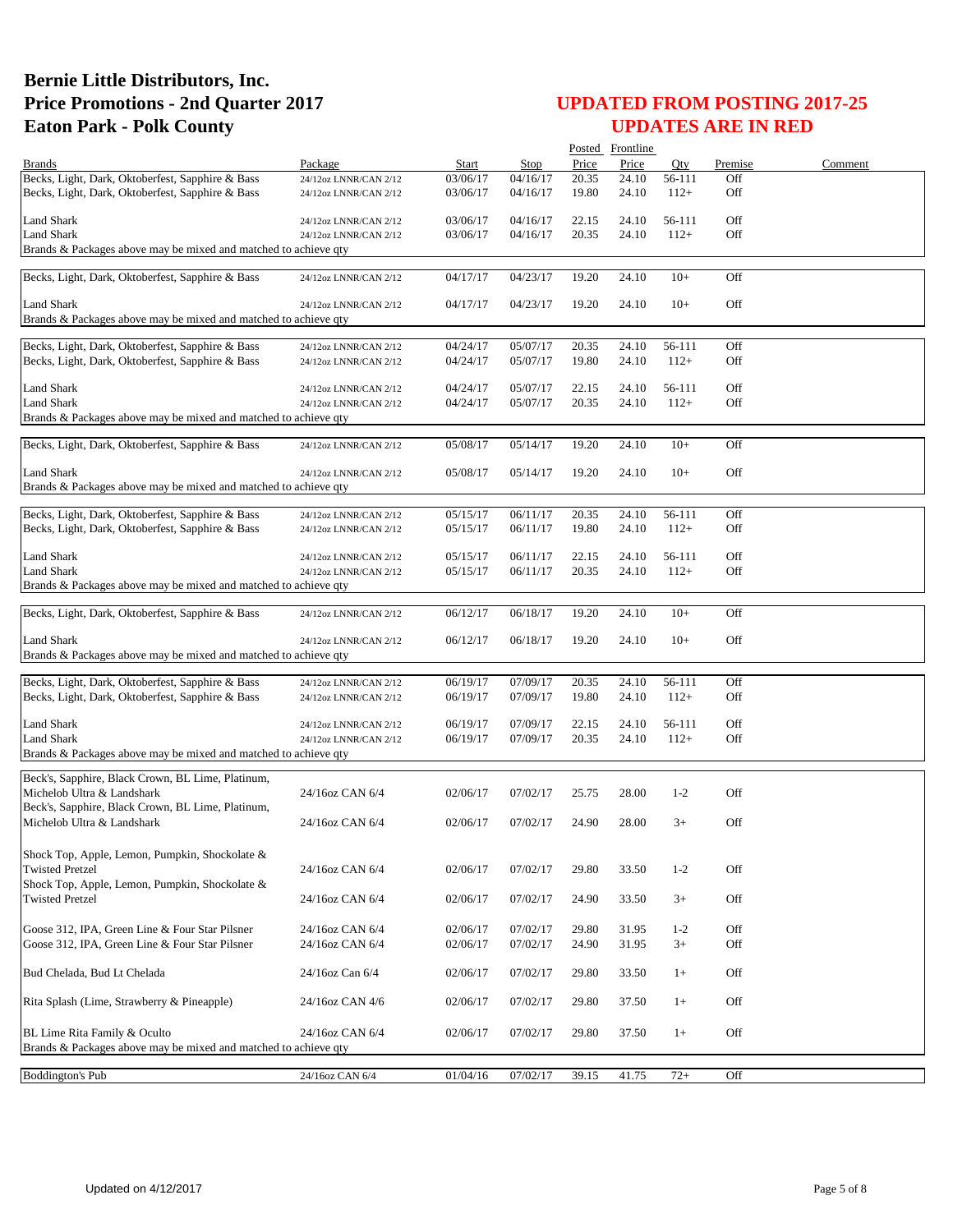|                                                                                                                                                                                                                                             |                                                                              |          |          |       | Posted Frontline |           |         |         |
|---------------------------------------------------------------------------------------------------------------------------------------------------------------------------------------------------------------------------------------------|------------------------------------------------------------------------------|----------|----------|-------|------------------|-----------|---------|---------|
| <b>Brands</b>                                                                                                                                                                                                                               | Package                                                                      | Start    | Stop     | Price | Price            | Oty       | Premise | Comment |
| BP Blueberry, Oktoberfest, Pumpkin, Summer, Winter, Spring,<br>Toasted Lager, Hoptical Illusion, Mosaic Session IPA & Honey<br>Robber<br>BP Blueberry, Oktoberfest, Pumpkin, Summer, Winter, Spring,                                        | 24/12oz LNNR 4/6                                                             | 03/20/17 | 06/25/17 | 27.70 | 30.90            | $25 - 55$ | Off     |         |
| Toasted Lager, Hoptical Illusion, Mosaic Session IPA & Honey<br>Robber                                                                                                                                                                      | 24/12oz LNNR 4/6                                                             | 03/20/17 | 06/25/17 | 26.70 | 30.90            | $56+$     | Off     |         |
| Goose 312, 312 Pale Ale, Honkers, IPA, Winter, Summer, Harvest<br>Ale, Sixth Day, Endless IPA, Rambler IPA, Oktob, 10 Hills Pale Ale,<br>Four Star, Green Line, Preseason<br>Goose 312, 312 Pale Ale, Honkers, IPA, Winter, Summer, Harvest | 24/12oz LNNR/Can 4/6                                                         | 03/20/17 | 06/25/17 | 27.70 | 30.90            | $25 - 55$ | Off     |         |
| Ale, Sixth Day, Endless IPA, Rambler IPA, Oktob, 10 Hills Pale Ale,<br>Four Star, Green Line, Preseason<br>Brands & Packages above may be mixed and matched to achieve qty                                                                  | 24/12oz LNNR/Can 4/6                                                         | 03/20/17 | 06/25/17 | 26.70 | 30.90            | $56+$     | Off     |         |
|                                                                                                                                                                                                                                             |                                                                              |          |          |       |                  |           |         |         |
| BP Blueberry, Oktoberfest, Pumpkin, Summer, Winter, Spring,<br>Toasted Lager, Hoptical Illusion, Mosaic Session IPA & Honey<br>Robber                                                                                                       | 24/12oz LNNR 4/6                                                             | 06/26/17 | 07/02/17 | 19.20 | 30.90            | $10+$     | Off     |         |
| Goose 312, 312 Pale Ale, Honkers, IPA, Winter, Summer, Harvest<br>Ale, Sixth Day, Endless IPA, Rambler IPA, Oktob, 10 Hills Pale Ale,<br>Four Star, Green Line, Preseason<br>Goose 312, 312 Pale Ale, Honkers, IPA, Winter, Summer, Harvest | 24/12oz LNNR/Can 4/6                                                         | 06/26/17 | 07/02/17 | 27.70 | 30.90            | $25 - 55$ | Off     |         |
| Ale, Sixth Day, Endless IPA, Rambler IPA, Oktob, 10 Hills Pale Ale,<br>Four Star, Green Line, Preseason<br>Brands & Packages above may be mixed and matched to achieve qty                                                                  | 24/12oz LNNR/Can 4/6                                                         | 06/26/17 | 07/02/17 | 26.70 | 30.90            | $56+$     | Off     |         |
| Shock Top, Wheat IPA, Lemon, Pumpkin, Variety, Apple, Winter,<br>Honey Bourbon, Choc, Pretzel, Ginger & Ruby Red                                                                                                                            | 24/12oz LNNR/Can 2/12                                                        | 01/23/17 | 07/02/17 | 24.60 | 27.75            | 14-55     | Off     |         |
| Shock Top, Wheat IPA, Lemon, Pumpkin, Variety, Apple, Winter,<br>Honey Bourbon, Choc, Pretzel, Ginger & Ruby Red<br>Shock Top, Wheat IPA, Lemon, Pumpkin, Variety, Apple, Winter,                                                           | 24/12oz LNNR/Can 2/12                                                        | 01/23/17 | 07/02/17 | 23.60 | 27.75            | 56-111    | Off     |         |
| Honey Bourbon, Choc, Pretzel, Ginger & Ruby Red                                                                                                                                                                                             | 24/12oz LNNR/Can 2/12                                                        | 01/23/17 | 07/02/17 | 22.60 | 27.75            | $112+$    | Off     |         |
| Goose 312, 312 Pale, Honkers, IPA, Winter, Summer, Fall, Harvest<br>Ale, Endless IPA, Winter, Four Star, Green Line, Seasonals                                                                                                              | 24/12oz LNNR/CN 2/12                                                         | 01/23/17 | 07/02/17 | 26.25 | 29.65            | 14-55     | Off     |         |
| Goose 312, 312 Pale, Honkers, IPA, Winter, Summer, Fall, Harvest<br>Ale, Endless IPA, Winter, Four Star, Green Line, Seasonals                                                                                                              | 24/12oz LNNR/CN 2/12                                                         | 01/23/17 | 07/02/17 | 25.25 | 29.65            | $56+$     | Off     |         |
| Brands & Packages above may be mixed and matched to achieve qty                                                                                                                                                                             |                                                                              |          |          |       |                  |           |         |         |
| Goose Seasonal Sampler                                                                                                                                                                                                                      | 24/12oz Can                                                                  | 01/02/17 | 07/02/17 | 25.45 | 28.85            | 14-55     | Off     |         |
| Goose Seasonal Sampler                                                                                                                                                                                                                      | $24/12$ oz Can                                                               | 01/02/17 | 07/02/17 | 24.45 | 28.85            | $56+$     | Off     |         |
| Brands & Packages above may be mixed and matched to achieve qty                                                                                                                                                                             |                                                                              |          |          |       |                  |           |         |         |
|                                                                                                                                                                                                                                             |                                                                              | 01/02/17 | 07/02/17 | 26.80 | 28.85            | $10-55$   | Off     |         |
| Goose Seasonal Sampler<br>Goose Seasonal Sampler                                                                                                                                                                                            | 24/12oz LNNR<br>24/12oz LNNR                                                 | 01/02/17 | 07/02/17 | 25.50 | 28.85            | 56-111    | Off     |         |
| Goose Seasonal Sampler                                                                                                                                                                                                                      | 24/12oz LNNR                                                                 | 01/02/17 | 07/02/17 | 24.50 | 28.85            | $112+$    | Off     |         |
| Brands & Packages above may be mixed and matched to achieve qty                                                                                                                                                                             |                                                                              |          |          |       |                  |           |         |         |
| Stella Artois                                                                                                                                                                                                                               | 20/9.6oz LNR                                                                 | 09/12/16 | 07/02/17 | 19.90 | 21.95            | $3+$      | Off     |         |
| Stella Artois, Cidre, Hoegaarden, Leffe Blonde/Brown                                                                                                                                                                                        | 24/11.2oz LNNR/CN 4/6                                                        | 04/03/17 | 04/23/17 | 26.40 | 32.55            | 56-111    | Off     |         |
| Stella Artois, Cidre, Hoegaarden, Leffe Blonde/Brown                                                                                                                                                                                        | 24/11.2oz LNNR/CN 4/6                                                        | 04/03/17 | 04/23/17 | 25.75 | 32.55            | 112-215   | Off     |         |
| Stella Artois, Cidre, Hoegaarden, Leffe Blonde/Brown                                                                                                                                                                                        | 24/11.2oz LNNR/CN 4/6                                                        | 04/03/17 | 04/23/17 | 24.46 | 32.55            | $216+$    | Off     |         |
|                                                                                                                                                                                                                                             |                                                                              |          |          |       |                  |           |         |         |
| Stella, Stella Cidre, Hoegaarden, Belgian Sampler                                                                                                                                                                                           | 24/11.2oz LNNR/Can 2/12 &<br>20/14.9oz Can 2/12                              | 04/03/17 | 04/23/17 | 30.30 | 33.30            | $1-4$     | Off     |         |
| Stella, Stella Cidre, Hoegaarden, Belgian Sampler                                                                                                                                                                                           | 24/11.2oz LNNR/Can 2/12 &<br>20/14.9oz Can 2/12                              | 04/03/17 | 04/23/17 | 27.00 | 33.30            | $5 - 55$  | Off     |         |
| Stella, Stella Cidre, Hoegaarden, Belgian Sampler                                                                                                                                                                                           | 24/11.2oz LNNR/Can 2/12 &<br>20/14.9oz Can 2/12<br>24/11.2oz LNNR/Can 2/12 & | 04/03/17 | 04/23/17 | 26.40 | 33.30            | 56-111    | Off     |         |
| Stella, Stella Cidre, Hoegaarden, Belgian Sampler                                                                                                                                                                                           | 20/14.9oz Can 2/12                                                           | 04/03/17 | 04/23/17 | 25.75 | 33.30            | $112+$    | Off     |         |
| Brands & Packages above may be mixed and matched to achieve qty                                                                                                                                                                             |                                                                              |          |          |       |                  |           |         |         |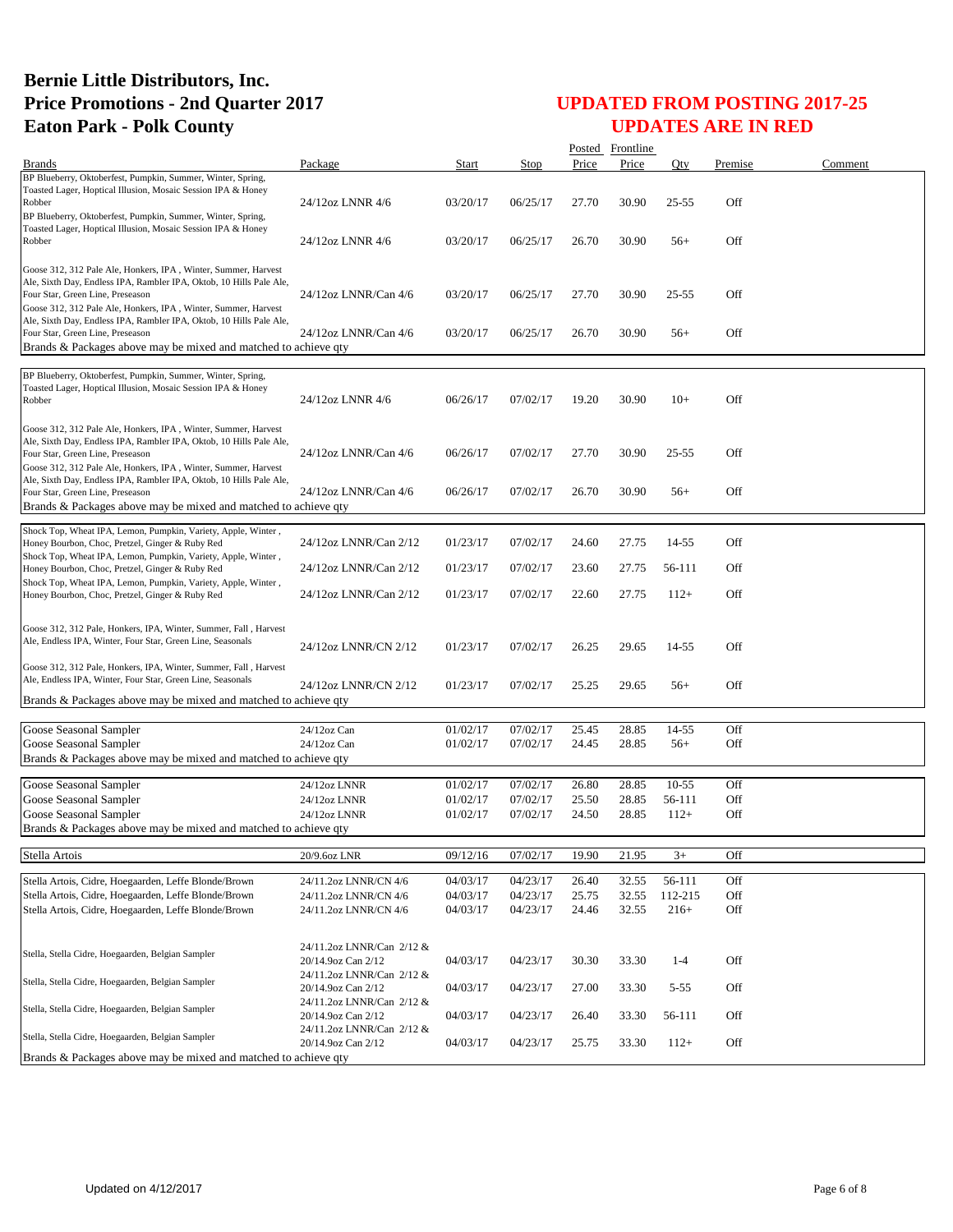|                                                                                                                                                                                                                                                                                                                                                                                                                                               |                                                                              |          |             |       | Posted Frontline |          |          |         |
|-----------------------------------------------------------------------------------------------------------------------------------------------------------------------------------------------------------------------------------------------------------------------------------------------------------------------------------------------------------------------------------------------------------------------------------------------|------------------------------------------------------------------------------|----------|-------------|-------|------------------|----------|----------|---------|
| <b>Brands</b>                                                                                                                                                                                                                                                                                                                                                                                                                                 | Package                                                                      | Start    | <b>Stop</b> | Price | Price            | Oty      | Premise  | Comment |
| Stella Artois, Cidre, Hoegaarden, Leffe Blonde/Brown                                                                                                                                                                                                                                                                                                                                                                                          | 24/11.2oz LNNR 4/6                                                           | 04/24/17 | 04/30/17    | 26.40 | 32.55            | 56-111   | Off      |         |
| Stella Artois, Cidre, Hoegaarden, Leffe Blonde/Brown                                                                                                                                                                                                                                                                                                                                                                                          | 24/11.2oz LNNR 4/6                                                           | 04/24/17 | 04/30/17    | 25.75 | 32.55            | 112-215  | Off      |         |
| Stella Artois, Cidre, Hoegaarden, Leffe Blonde/Brown                                                                                                                                                                                                                                                                                                                                                                                          | 24/11.2oz LNNR 4/6                                                           | 04/24/17 | 04/30/17    | 24.46 | 32.55            | $216+$   | Off      |         |
| Stella Artois                                                                                                                                                                                                                                                                                                                                                                                                                                 | 24/11.2oz Can 4/6                                                            | 04/24/17 | 04/30/17    | 21.60 | 32.55            | $10+$    | Off      |         |
| Stella, Stella Cidre, Hoegaarden, Belgian Sampler                                                                                                                                                                                                                                                                                                                                                                                             | 24/11.2oz LNNR/Can 2/12 &<br>20/14.9oz Can 2/12<br>24/11.2oz LNNR/Can 2/12 & | 04/24/17 | 04/30/17    | 30.30 | 33.30            | $1-4$    | Off      |         |
| Stella, Stella Cidre, Hoegaarden, Belgian Sampler                                                                                                                                                                                                                                                                                                                                                                                             | 20/14.9oz Can 2/12<br>24/11.2oz LNNR/Can 2/12 &                              | 04/24/17 | 04/30/17    | 27.00 | 33.30            | $5 - 55$ | Off      |         |
| Stella, Stella Cidre, Hoegaarden, Belgian Sampler                                                                                                                                                                                                                                                                                                                                                                                             | 20/14.9oz Can 2/12                                                           | 04/24/17 | 04/30/17    | 26.40 | 33.30            | 56-111   | Off      |         |
| Stella, Stella Cidre, Hoegaarden, Belgian Sampler                                                                                                                                                                                                                                                                                                                                                                                             | 24/11.2oz LNNR/Can 2/12 &<br>20/14.9oz Can 2/12                              | 04/24/17 | 04/30/17    | 25.75 | 33.30            | $112+$   | Off      |         |
| Brands & Packages above may be mixed and matched to achieve qty                                                                                                                                                                                                                                                                                                                                                                               |                                                                              |          |             |       |                  |          |          |         |
| Stella Artois, Cidre, Hoegaarden, Leffe Blonde/Brown                                                                                                                                                                                                                                                                                                                                                                                          | 24/11.2oz LNNR/CN 4/6                                                        | 05/01/17 | 07/02/17    | 26.40 | 32.55            | 56-111   | Off      |         |
| Stella Artois, Cidre, Hoegaarden, Leffe Blonde/Brown                                                                                                                                                                                                                                                                                                                                                                                          | 24/11.2oz LNNR/CN 4/6                                                        | 05/01/17 | 07/02/17    | 25.75 | 32.55            | 112-215  | Off      |         |
| Stella Artois, Cidre, Hoegaarden, Leffe Blonde/Brown                                                                                                                                                                                                                                                                                                                                                                                          | 24/11.2oz LNNR/CN 4/6                                                        | 05/01/17 | 07/02/17    | 24.46 | 32.55            | $216+$   | Off      |         |
|                                                                                                                                                                                                                                                                                                                                                                                                                                               |                                                                              |          |             |       |                  |          |          |         |
| Stella, Stella Cidre, Hoegaarden, Belgian Sampler                                                                                                                                                                                                                                                                                                                                                                                             | 24/11.2oz LNNR/Can 2/12 &<br>20/14.9oz Can 2/12<br>24/11.2oz LNNR/Can 2/12 & | 05/01/17 | 07/02/17    | 30.30 | 33.30            | $1-4$    | Off      |         |
| Stella, Stella Cidre, Hoegaarden, Belgian Sampler                                                                                                                                                                                                                                                                                                                                                                                             | 20/14.9oz Can 2/12                                                           | 05/01/17 | 07/02/17    | 27.00 | 33.30            | $5 - 55$ | Off      |         |
| Stella, Stella Cidre, Hoegaarden, Belgian Sampler                                                                                                                                                                                                                                                                                                                                                                                             | 24/11.2oz LNNR/Can 2/12 &<br>20/14.9oz Can 2/12                              | 05/01/17 | 07/02/17    | 26.40 | 33.30            | 56-111   | Off      |         |
| Stella, Stella Cidre, Hoegaarden, Belgian Sampler                                                                                                                                                                                                                                                                                                                                                                                             | 24/11.2oz LNNR/Can 2/12 &<br>20/14.9oz Can 2/12                              | 05/01/17 | 07/02/17    | 25.75 | 33.30            | $112+$   | Off      |         |
| Brands & Packages above may be mixed and matched to achieve qty                                                                                                                                                                                                                                                                                                                                                                               |                                                                              |          |             |       |                  |          |          |         |
| Montejo                                                                                                                                                                                                                                                                                                                                                                                                                                       | 24/12oz Can 2/12                                                             | 11/14/16 | 07/02/17    | 19.95 | 23.00            | $5+$     | Off & On |         |
|                                                                                                                                                                                                                                                                                                                                                                                                                                               |                                                                              |          |             |       |                  |          |          |         |
| Kona Longboard, Fire Rock, Pipeline, Wailua Wheat, Koko Brown,<br>Castaway, Big Wave, Lemongrass & Lavaman<br>Brands & Packages above may be mixed and matched to achieve qty                                                                                                                                                                                                                                                                 | 24/12oz LNNR 4/6                                                             | 05/01/17 | 05/28/17    | 25.56 | 28.76            | $15+$    | On & Off |         |
|                                                                                                                                                                                                                                                                                                                                                                                                                                               | 2/12/12 LNNR & Can                                                           | 04/03/17 | 04/30/17    | 23.98 |                  | $15+$    | On & Off |         |
| Kona Longboard, Castaway, Variety & Big Wave<br>Brands & Packages above may be mixed and matched to achieve qty                                                                                                                                                                                                                                                                                                                               |                                                                              |          |             |       | 27.18            |          |          |         |
|                                                                                                                                                                                                                                                                                                                                                                                                                                               |                                                                              |          |             |       |                  |          |          |         |
| Widmer Hefeweizen, Drop Top Amber Ale, Drifter Pale Ale, Rotator<br>IPA, Upheaval, Alchemy & BRRR                                                                                                                                                                                                                                                                                                                                             | 24/12oz LNNR 4/6                                                             | 04/03/17 | 04/30/17    | 28.80 | 32.00            | $15+$    | Off      |         |
| Widmer Hefeweizen, Drop Top Amber Ale, Drifter Pale Ale, Rotator<br>IPA, Upheaval, Alchemy & BRRR<br>Brands & Packages above may be mixed and matched to achieve qty                                                                                                                                                                                                                                                                          | 24/12oz LNNR 4/6                                                             | 05/29/17 | 07/02/17    | 28.80 | 32.00            | $15+$    | Off      |         |
| SweetWater 420, IPA & Tacklebox                                                                                                                                                                                                                                                                                                                                                                                                               | 24/12oz LNNR/Can 2/12                                                        | 10/10/16 | 12/30/17    | 27.00 | 29.15            | $5+$     | Off      |         |
| Brands & Packages above may be mixed and matched to achieve qty                                                                                                                                                                                                                                                                                                                                                                               |                                                                              |          |             |       |                  |          |          |         |
|                                                                                                                                                                                                                                                                                                                                                                                                                                               |                                                                              |          |             |       |                  |          |          |         |
| SweetWater 420, IPA<br>Brands & Packages above may be mixed and matched to achieve qty                                                                                                                                                                                                                                                                                                                                                        | 24/16oz Can 6/4                                                              | 1/2/17   | 12/30/17    | 28.50 | 33.45            | $2+$     | Off      |         |
|                                                                                                                                                                                                                                                                                                                                                                                                                                               |                                                                              |          |             |       |                  |          |          |         |
| 3 Daughters Beach Blonde, Rod Bender, Stern Line, Bimini<br>Twist & Blonde Coffee                                                                                                                                                                                                                                                                                                                                                             | 24/12oz Can 4/6                                                              | 4/30/17  | 6/3/17      | 28.00 | 30.00            | $3+$     | Off      |         |
| 3 Daughters Beach Blonde, Rod Bender, Stern Line, Bimini<br>Twist & Blonde Coffee<br>Brands & Packages above may be mixed and matched to achieve qty                                                                                                                                                                                                                                                                                          | 24/12oz Can 4/6                                                              | 6/25/17  | 7/22/17     | 28.00 | 30.00            | $3+$     | Off      |         |
|                                                                                                                                                                                                                                                                                                                                                                                                                                               |                                                                              |          |             |       |                  |          |          |         |
| Seagrams Family (Wild Berries, Strawberry Daiquiri, Peach Fuzzy Navel, Classic<br>Lime Margarita, Calypso Colada, Black Cherry Fizz, Bahama Mama, Jamaican Me<br>Happy, Lime Melonade, Pink Punch, Sangria, Mango, Mimosa, Raspberry<br>Lemonade, Watermelon Splash, Blackberry Breezer, Kiwi Strawberry, Aloha Tini,<br>Apple Pomegranate, Orange Swirl & Pink Pineapple)<br>Brands & Packages above may be mixed and matched to achieve qty | 24/12oz LNNR 6/4                                                             | 11/01/16 | 12/31/17    | 19.16 | 23.94            | $10+$    | Off      |         |